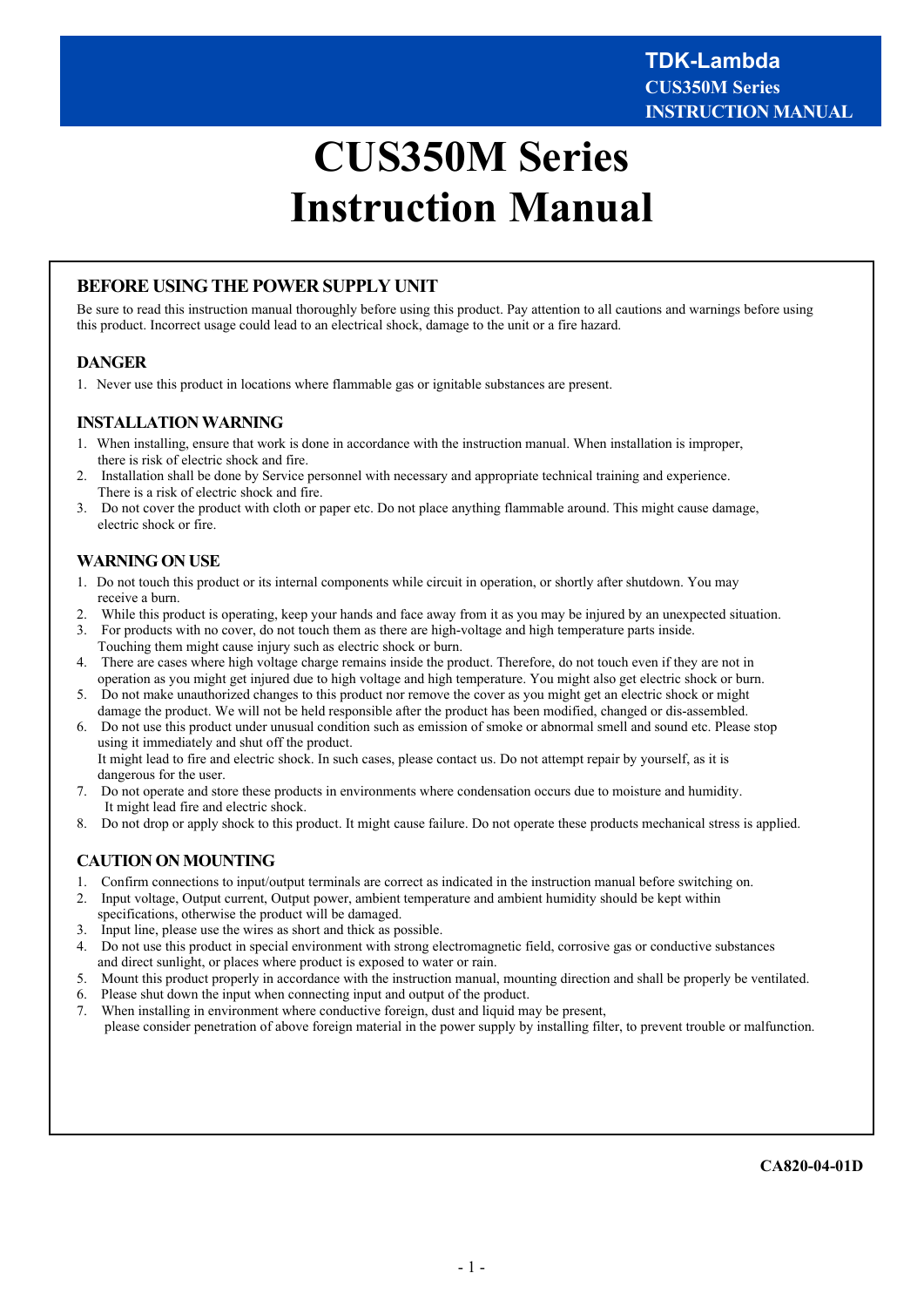# **CAUTION ON USE**

- 1. Product individual notes are shown in the instruction manual. If there is any difference with common notes individual notes shall have priority.
- 2. Before using this product, be sure to read the catalog and instruction manual. There is risk of electric shock or damage to the product or fire due to improper use.
- 3. Input voltage, Output current, Output power, ambient temperature and ambient humidity should be kept within Specifications, otherwise the product will be damaged, or cause electric shock or fire.
- 4. If the built-in fuse is blown, do not use the product even after replacing the fuse, as there is risk of abnormality inside. Be sure to request repair to our company.
- 5. For products without built-in protection circuit (element, fuse, etc.), insert fuse at the input to prevent smoke, fire during abnormal operation.

 As for products with built-in protection circuit, depending on usage conditions, built-in protection circuit might not work. It is recommended to provide separate proper protection circuit.

- 6. For externally mounted fuse do not use other fuses aside from our specified and recommended fuse.
- 7. This product was made for general purpose electronic equipment use and is not designed for applications requiring high safety (such as extremely high reliability and safety requirements. Even though high reliability and safety are not required, this product should not be used directly for applications that have serious risk for life and physical safety. Take sufficient consideration in fail-safe design (such as providing protective circuit or protective device inside the system, providing redundant circuit to ensure no instability when single device failure occurs).
- 8. When used in environments with strong electromagnetic field, there is possibility of product damage due to malfunction. 9. When used in environment with corrosive gas (hydrogen sulfide, sulfur dioxide, etc.) , there is possibility that they might penetrate the product and lead to failure.
- 10. When used in environments where there is conductive foreign matter or dust, there is possibility of product failure or malfunction.
- 11. Provide countermeasure for prevention of lightning surge voltage as there is risk of damage due to abnormal voltage.
- 12. Connect together the frame ground terminal of the product and the ground terminal of the equipment for safety and noise reduction. If these ground is not connected together, there is risk of electric shock.
- 13. Parts with lifetime specifications (built-in fan electrolytic capacitor) are required to be replaced periodically. Set the overhaul period depending on the environment of usage and perform maintenance. Also, note that there are cases when EOL products cannot be overhauled.
- 14. Take care not to apply external abnormal voltage to the output. Especially, applying reverse voltage or overvoltage more than the rated voltage to the output might cause failure, electric shock or fire.

#### **NOTE**

- 1. Take note that traces of sheet metal processing be left in our power supplies.
- 2. When disposing product, follow disposal laws of each municipality.
- 3. Published EMI (CE, RE) or immunity is the result when measured in our standard measurement conditions and might not satisfy specification when mounted and wired inside end-user equipment. Use the product after sufficiently evaluating at actual end-user equipment.
- 4. When exporting our products, apply for necessary permissions as required by rules and regulations of Foreign Exchange and Foreign Trade Control Act.
- 5. Catalogue, contents of the instruction manual may be changed without a prior notice. Refer to latest catalogue or instruction manual.
- 6. Reproduction or reprinting the instruction manual or its portion is forbidden without our permission.

### **STORAGE METHOD AND STORAGE PERIOD**

- 1. Store in original package
- 2. Prevent excessive vibration, impact and external force from being applied during storage.
- 3. Store in an area out of direct sunlight
- 4. Temperature and humidity should be within range of product specification (with no condensation)
- 5. Storage period should be up to two years from receiving.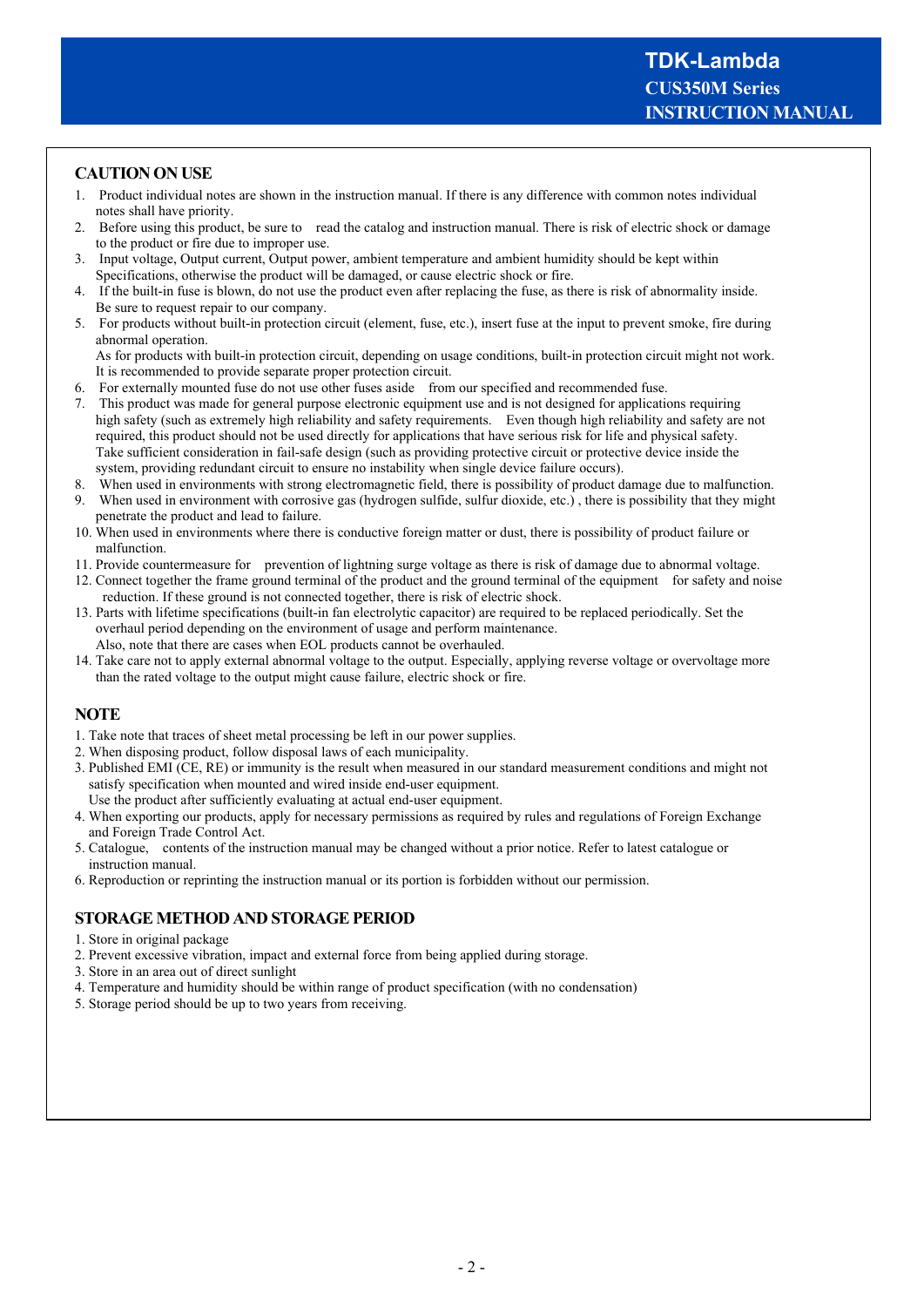# **1**.**Model name identification method**



# **2**.**Terminal Explanation**

## **2-1. Terminal Explanation**



- ① L : Input terminal Live line (fuse in line.), M3 screw.
- ② N : Input terminal Neutral line (fuse in line.), M3 screw.
- $\circled{3}$   $\stackrel{\rightharpoonup}{=}$  : Earth terminal M3 screw.
- ④ V.adj: Output voltage adjustment trimmer. The output voltage rises when the trimmer is turned clockwise.
- ⑤ V+ : + Output Terminal, (20A max./terminal, M3 screw.)
- ⑥ V- : Output Terminal, (20A max./terminal, M3 screw.)
- ⑦ LED : Output monitoring indicator (SMD type, Green color).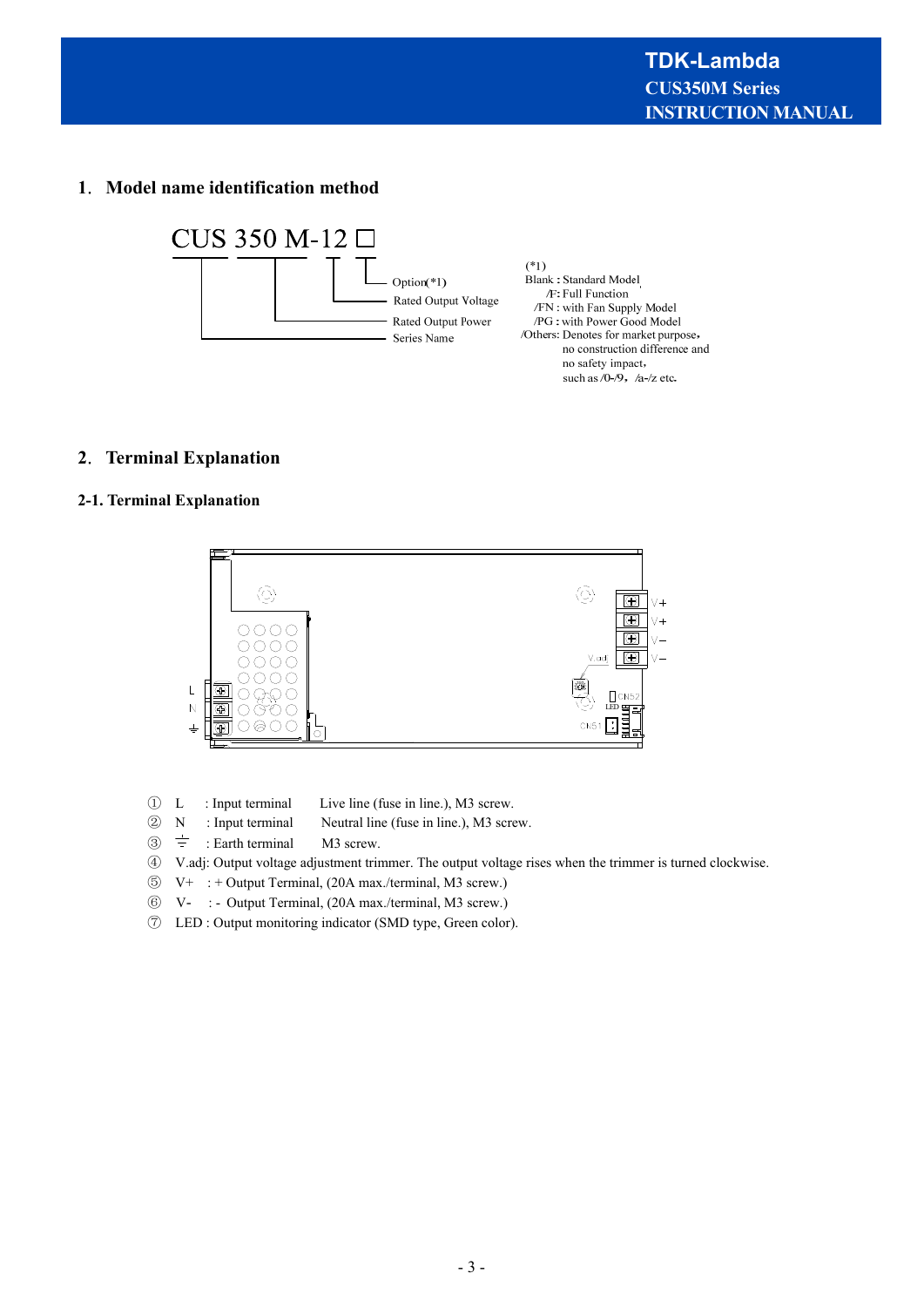# **2-2. CN51 Connector pin Configuration and Function**

| CN51         | Pin No. | Configuration  | Function                               |  |
|--------------|---------|----------------|----------------------------------------|--|
| п<br>н<br>Н. |         | Fan Supply $+$ | $+12V$ , 0.3A max. for fan supply etc. |  |
|              |         | Fan Supply -   | Return of fan supply                   |  |

# **2-3. CN52 Connector pin Configuration and Function**

| CN <sub>52</sub>                                                                                                                                            | Pin No.                     | Configuration | Function                                     |  |
|-------------------------------------------------------------------------------------------------------------------------------------------------------------|-----------------------------|---------------|----------------------------------------------|--|
| 3<br>9 1 1<br>-5<br>$\Box$<br>$\Box$<br>$\Box$<br>$\Box$<br>$\Box$<br>$\Box$<br>$\Box$<br>$\Box\quad \Box$<br>$\Box$<br>$\Box$<br>6 8 10 12<br>$2^{\circ}4$ |                             | $STBY +$      | $+5V$ , 0.5A max. for standby mode power     |  |
|                                                                                                                                                             | $\mathcal{D}_{\mathcal{L}}$ | STBY -        | Return of standby mode power                 |  |
|                                                                                                                                                             | 3                           | NC.           | NO CONNECTION                                |  |
|                                                                                                                                                             | 4                           | NC.           | NO CONNECTION                                |  |
|                                                                                                                                                             | 5                           | $R-$          | Remote ON/OFF control terminal -             |  |
|                                                                                                                                                             | 6                           | $R+$          | Remote ON/OFF control terminal $+$           |  |
|                                                                                                                                                             | 7                           | $PG-$         | Return of power good terminal                |  |
|                                                                                                                                                             | 8                           | $PG+$         | Power good terminal                          |  |
|                                                                                                                                                             | 9                           | NC.           | NO CONNECTION                                |  |
|                                                                                                                                                             | 10                          | <b>TOVP</b>   | OVP test terminal (only for internal test)   |  |
|                                                                                                                                                             | 11                          | $S-$          | Remote sensing terminal for -output terminal |  |
|                                                                                                                                                             | 12                          | $S+$          | Remote sensing terminal for +output terminal |  |

\*CN51, CN52 Connector & Housing & Terminal Pin

| Connector build in PSU | Mated Housing    | Mated Terminal Pin    | Manufacturer |
|------------------------|------------------|-----------------------|--------------|
| $B2B-XH-A (CN51)$      | $XHP-2 (CN51)$   | SXH-002T-P0.6 (CN51)  | JST          |
| S12B-PHDSS (CN52)      | PHDR-12VS (CN52) | SPHD-002T-P0.5 (CN52) | JST          |

 Hand Crimping Tool: YRS-480(SXH-002T-P0.6) (CN51) (JST) and YRS-620(SPHD-002T-P0.5) (CN52)(JST) Use maker recommended crimping tool.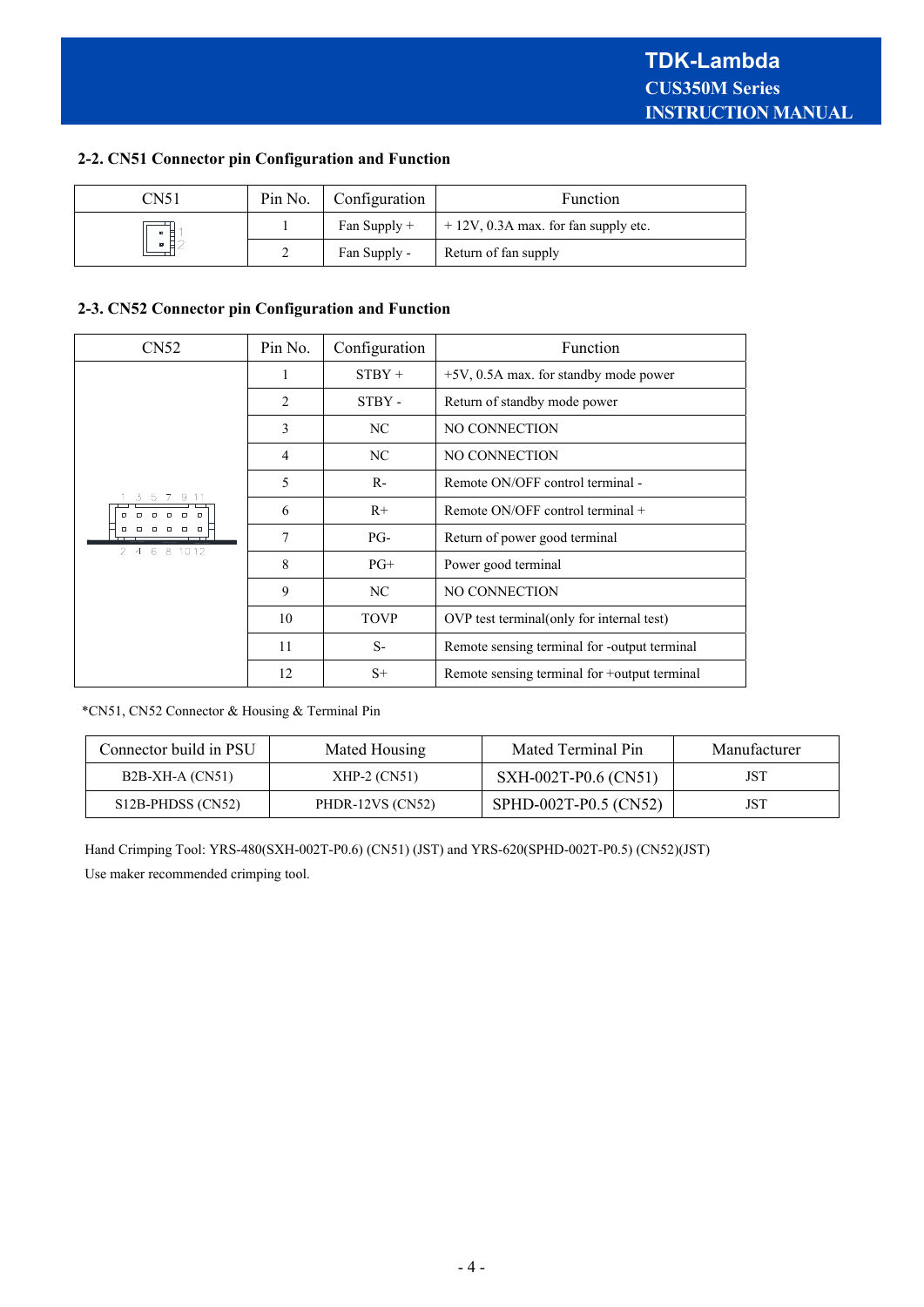# **TDK-Lambda CUS350M Series INSTRUCTION MANUAL**

# **3. Block Diagram**



- $\bullet$  Fuse rating : 6.3A
- $\bullet$  Circuit topology, switching frequency PFHC circuit : active filter (Constant Current Mode) 90~110kHz (frequency jitter) LLC resonant circuit : 50~180kHz Auxiliary supply circuit: 100kHz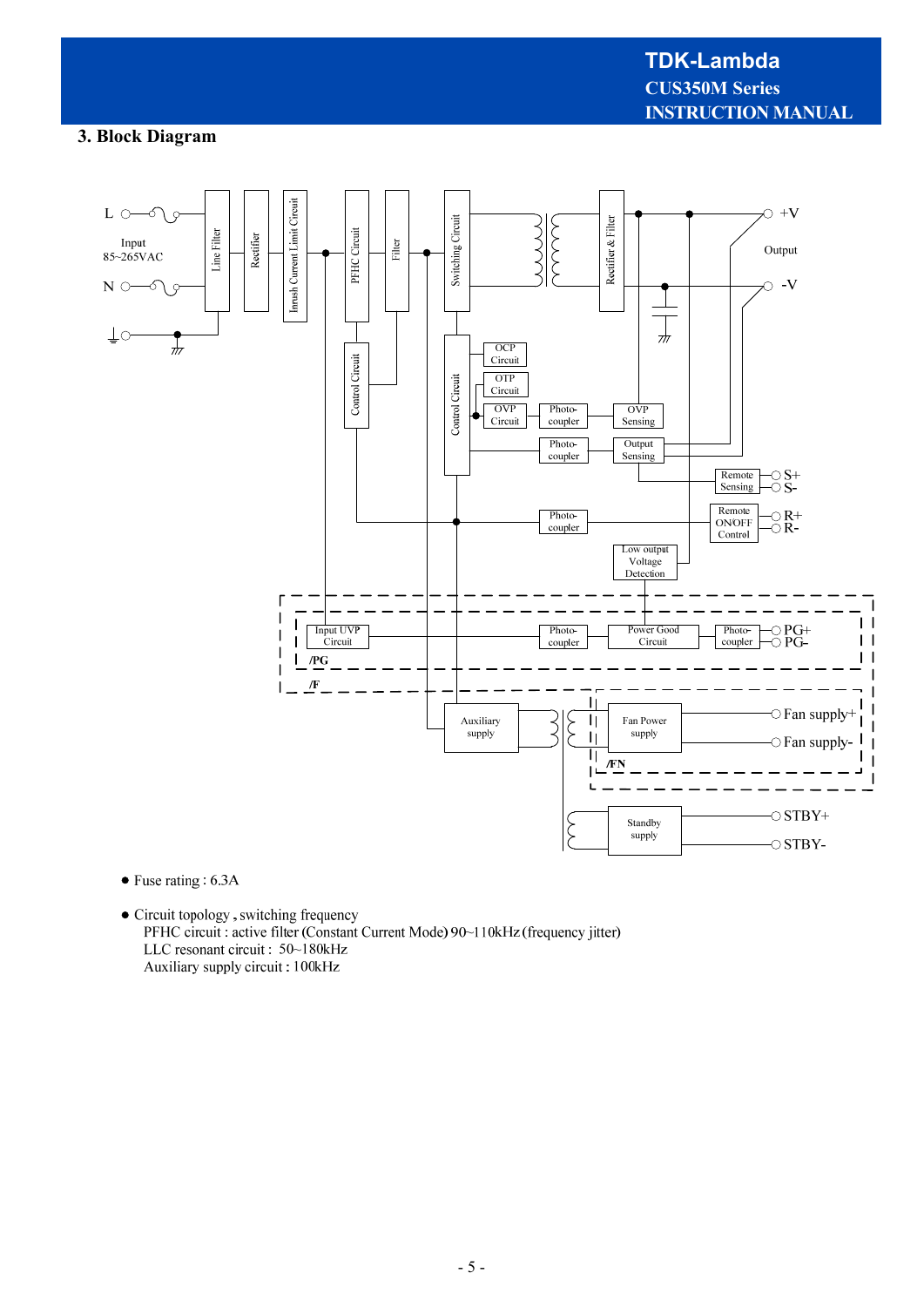# **4. Sequence time chart**



- (\*1) OVP sensing point : 115%~135% Please refer specification for detail OVP point.
- (\*2) Target option : /F, /FN, /PG Level Higher than 4.5V : Output off Lower than 0.5V : Output on This sequence is using external voltage.
- (\*3) Target option : /F, /PG
- (\*4) Target option : /F, /FN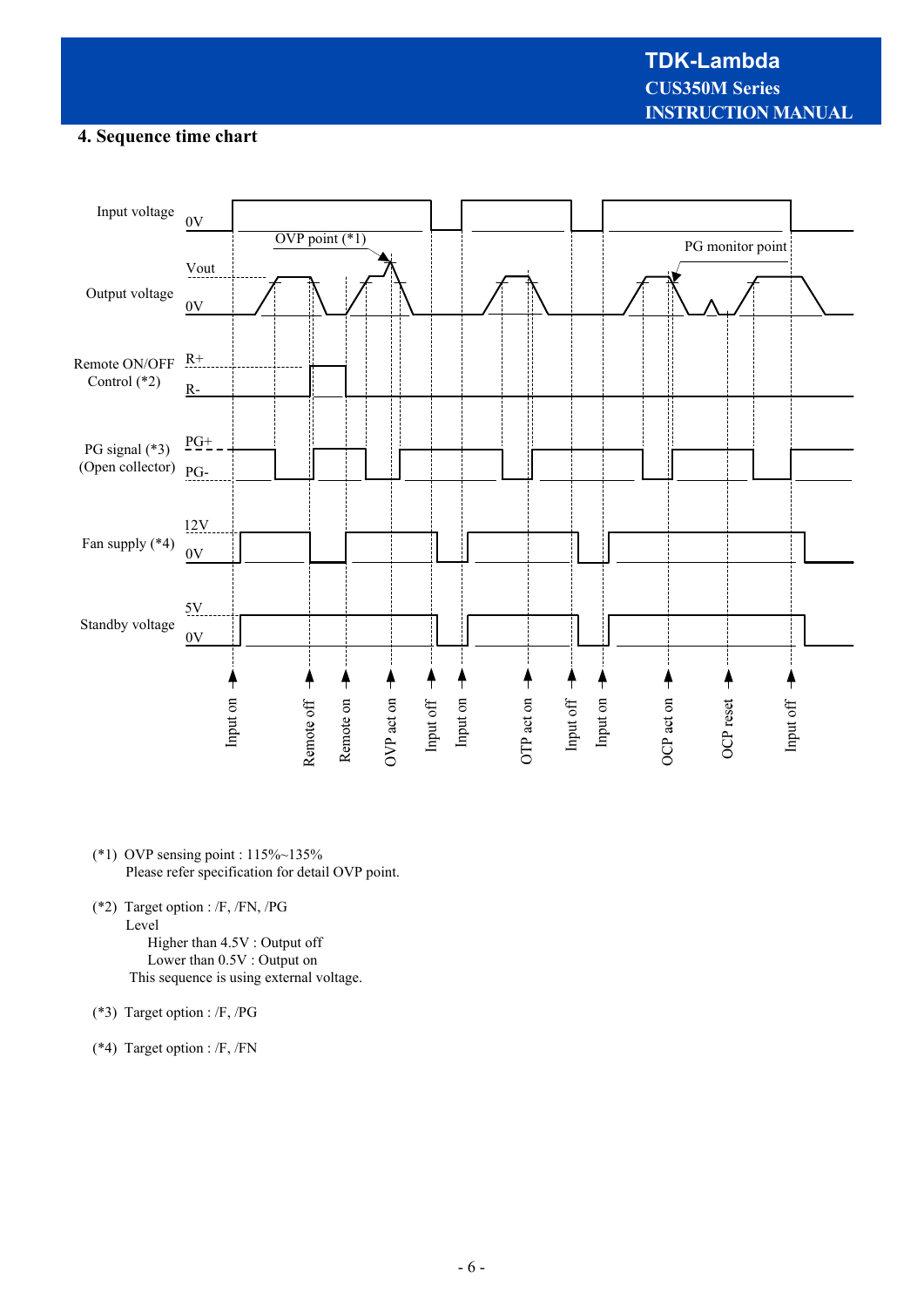# **5. Connection Method**

Please pay attention to the input wiring. If it is connected to wrong terminal, the power supply will be damaged.

- Input must be off when making connections.
- Connect  $\pm$  terminal to earth (frame ground of the equipment etc.) by thick wire for safety and improvement of noise sensitivity.
- The output load line and input line shall be separated to improve noise sensitivity.
- Remote sensing lines shall be twisted or used shielded wires.
- Remote ON/OFF control lines shall be twisted or used shielded wises.
- Output current of each terminal pin of CUS350M Series must be less than 20A.



Recommended torque: M3 screw  $0.49N \cdot m$  (5.0kgf  $\cdot$  cm)

# **6**.**Explanation of Function and Precautions**

#### **6-1. Input Voltage Range**

Input voltage range is single phase 85-265VAC (47-63Hz). Input voltage, which is out of specification, might lead unit damage, For cases where conformance to various safety requirements, described as 100-240VAC (50-60Hz). If input voltage is less than 115VAC under convection cooling condition or 100VAC under forced air cooling condition, output power need to be derated.

#### **Derating curve of the input voltage**

#### **OUTPUT DERATING VERSUS INPUT VOLTAGE**

| <b>INPUT VOLTAGE</b> | $LOAD$ $\left(\frac{9}{6}\right)$ |                    |  |
|----------------------|-----------------------------------|--------------------|--|
| (VAC)                | Convection cooling                | Forced air cooling |  |
| R۹                   | 80                                |                    |  |
| $115 - 265$          | 100                               | 1Μ                 |  |



#### **6-2. Output Voltage Range**

Output voltage is set at nominal value at shipment. V.adj trimmer (V.adj) can adjust the output voltage within the range. Output voltage range is within  $\pm$ 5% of nominal output voltage. Turn the trimmer clockwise, the output voltage will be increased. Take note when the output voltage is increased excessively, over voltage protection (OVP) function may trigger and output will be shut down. Furthermore, when increasing the output voltage reduce the output current so as not to exceed the maximum output power.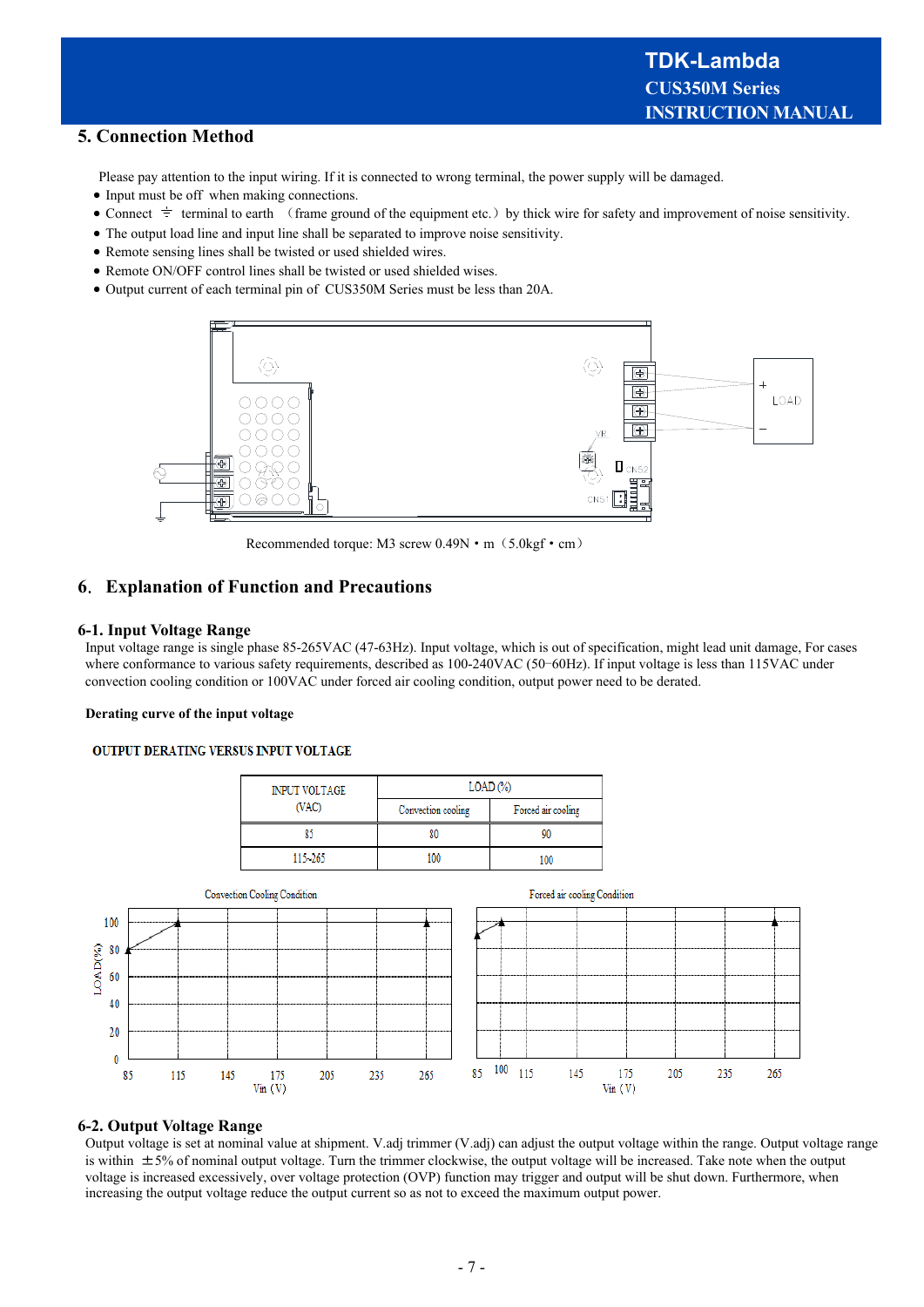#### **6-3. Inrush Current**

These products equipped Power Thermistor to limit the inrush current. Higher inrush current will flow at higher ambient temperature or re-input condition. Please select input switch and fuse carefully with the high temperature and re-input the power condition. The Inrush Current value is under cold start at 25℃ in the specification.

#### **6-4. Over Voltage Protection (OVP)**

The OVP function (PSU shut down method, manual reset type) is provided. Please refer to its specification for OVP operating range. When OVP trigger, the output will be shut down. To reset OVP, remove the input of power supply for few minutes, and then re-input. In addition, the setting value of OVP is fixed and not adjustable. Pay attention not to apply higher voltage externally to the output terminal to avoid unit failure. In case of inductive load, put protective diode in series to the output power line.

Two methods to recovery from OVP:

- $\triangleright$  Turn off the input of power supply for a few minutes, and then turn on.
- Remote OFF, and then remote ON again.(Refer to 6-8)

#### **6-5. Over Current Protection (OCP)**

CUS350M Series provide the hiccup mode with automatic recovery. OCP function operates when the output current exceeds 105% of maximum DC output current of specification. The output will be automatically recovered when the overload condition is removed. Never operate the unit under over current or shorted conditions for more than 30seconds, which may lead damage or failure. OCP setting is fixed and not to be adjusted externally.

#### **6-6. Over Temperature Protection (OTP)**

The OTP function (manual reset type) is provided. When ambient or internal temperature rises abnormally, OTP function operates and output will be shut down. After shut down, remove the input and cool it down to reset OTP, and then re-input.

#### **6-7. Power Good (ALM)**

Power Good is an opto coupler providing a minimum 5ms warning before loss of output voltage since AC fail (available only with /F, /PG models). The signal is fully isolated and the maximum sink current 2mA, maximum voltage 20V. Examples of connecting Power Good are shown as below.





Standard Logic 0 Standard Logic 1

Transistor On (<0.8V) : Power good (DC output is good) Transistor On (>4.5V) : Power good (DC output is good)<br>Transistor Off (<0.8V): Power not good (AC or DC is not good) Transistor Off (<0.8V): Power not good (AC or DC i Actual Test Waveform:





Transistor Off  $(<0.8V)$ : Power not good (AC or DC is not good)



#### **6-8. Remote ON/OFF Control**

Remote ON/OFF control is an isolated control signal input which turns the power supply off by supplying 5mA to 10mA into the pin. Remote ON/OFF control enable option available, see the below configuration.

- 1) The current limit resistor need be available when the supply voltage is higher than 5V.
- 2) A switch, relay or a transistor, can be used as ON/OFF switch.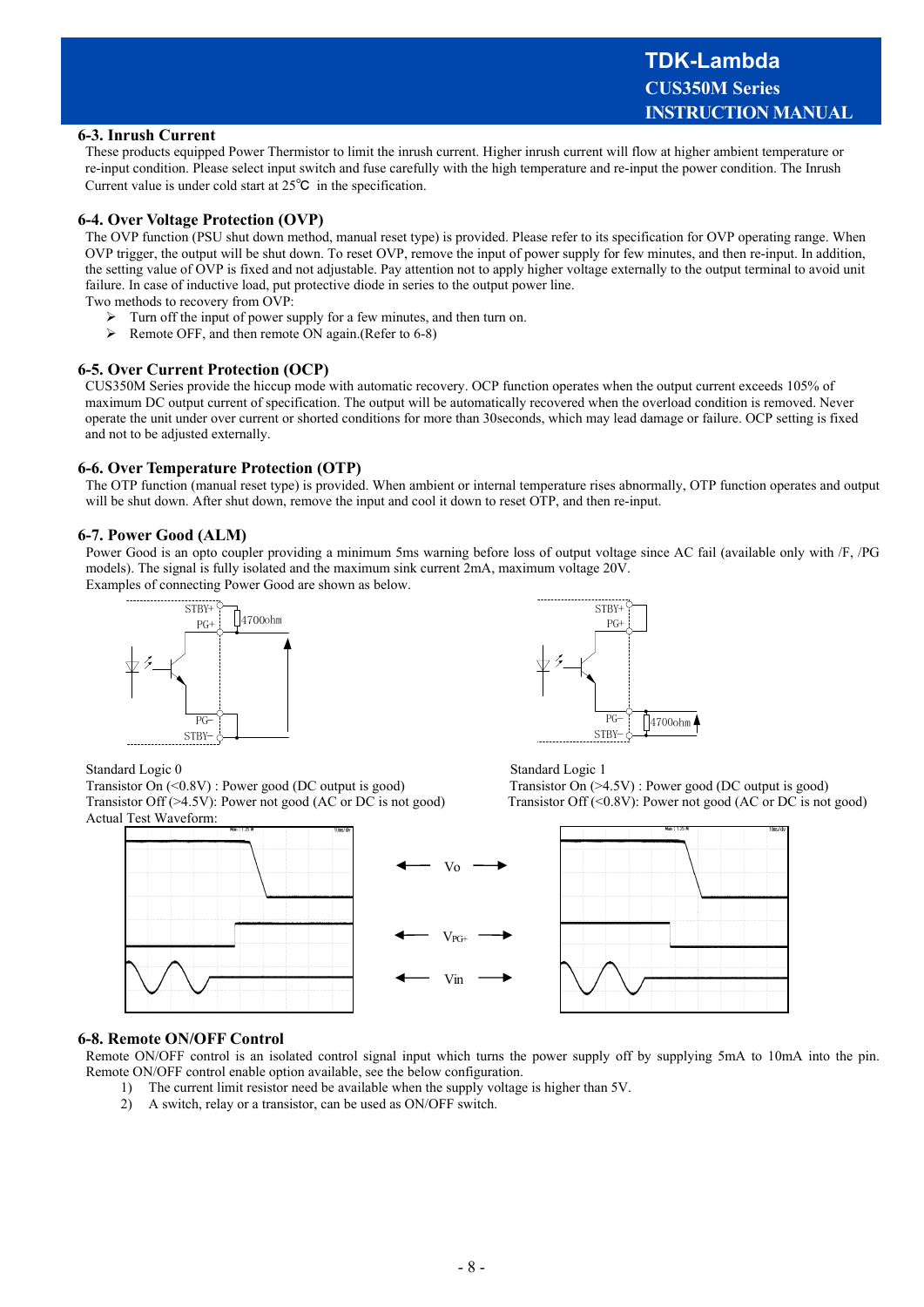# **TDK-Lambda CUS350M Series INSTRUCTION MANUAL**

Examples of connecting remote ON/OFF control application:.



Actual Test Waveform (limit resistor is 0ohm):



#### **6-9. Remote Sensing (S+, S- terminal)**

This function compensates voltage drop of wiring from output terminals to load terminals. Connect "S+" terminal to "+"terminal of load and "S-" to "-" terminal of load with sensing wires. The total line voltage drop (+ side line and – side line) shall be less than 0.5V. Otherwise the output voltage will decrease as the line voltage drop increased. In case that sensing lines are too long, it is necessary to put an electrolytic capacitor in following places.

VR

- 1) Across the load terminal;
- 2) Between "S+" terminal and "V+" terminal;
- 3) Between "S- " terminal and "V-" terminal.



#### **6-10. Output Ripple and Noise**

Ripple and noise are measured at 100MHz by using a 150mm twisted pair terminated with a 0.1uF & 100uF capacitor. When load cables are longer, ripple will becomes larger. In this case, electrolytic capacitor, film capacitor, etc. might be necessary to use across the load terminal. The output ripple cannot be measured accurately if the probe ground lead of oscilloscope is too long. For start up at low ambient temperature, output ripple noise might not meet specification. However, output ripple noise specification can be met after few seconds.

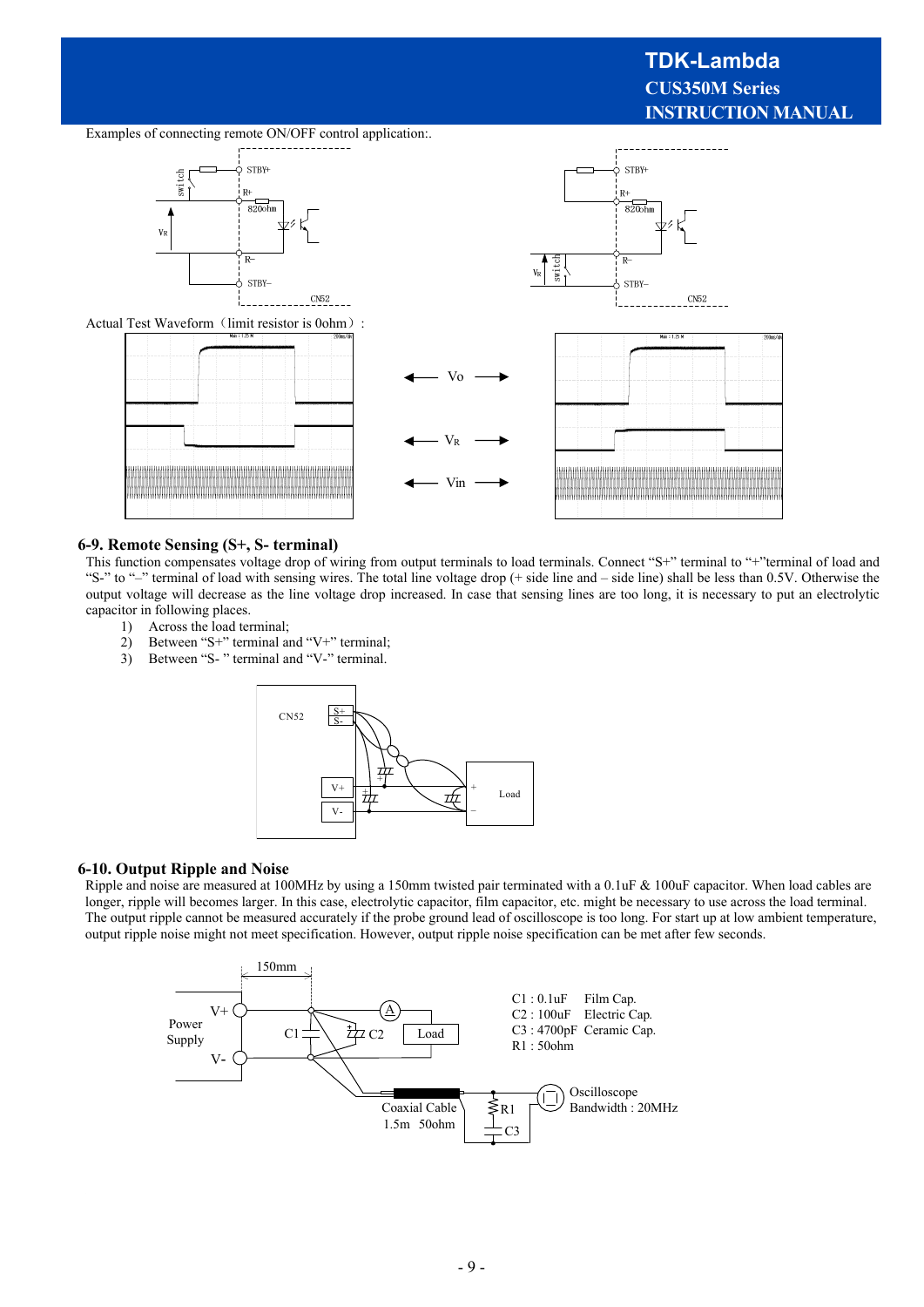#### **6-11. Series Operation**

For series operation, either method (A) or (B) is possible.



 (\*1)Please select a bypass diode with maximum forward current rating more than output load current. And maximum reverse voltage must withstand each power supply output voltage.

#### **6-12. Parallel Operation**

No current balance function, not recommend.

#### **6-13. Isolation Test**

Isolation resistance between Output – FG is more than 100MΩat 500VDC. For safety operation, voltage setting of DC isolation tester must be done before the test. Ensure that the unit is fully discharged after the test.



#### **6-14. Withstand Voltage**

This series is designed to withstand 4.0kVAC between input and output, 1.5kVAC between input and  $\pm$  and 1.5kVAC between output and each for 1 minute. When testing withstands voltage, set current limit of the withstand voltage test equipment to 20mA. The applied voltage must be gradually increased from zero to the testing value and then gradually decreased for shut down. When timer is used, the power supply may be damaged by high impulse voltage at timer switch on and off. Connect input and output as follows.



#### **6-15. Auxiliary Supply**

Auxiliary supplies - FAN Supply (available only with option models): 12V/0.3A, Standby Mode Power: 5V/0.5A, are provided to ease customer application. FAN Supply 12V can be used to drive customer system fan. Standby Mode Power 5V can be used as customer system power supply. Standby Mode Power is always available as long as input power is present. The Fan supply (optional) is controlled by Remote ON/OFF control.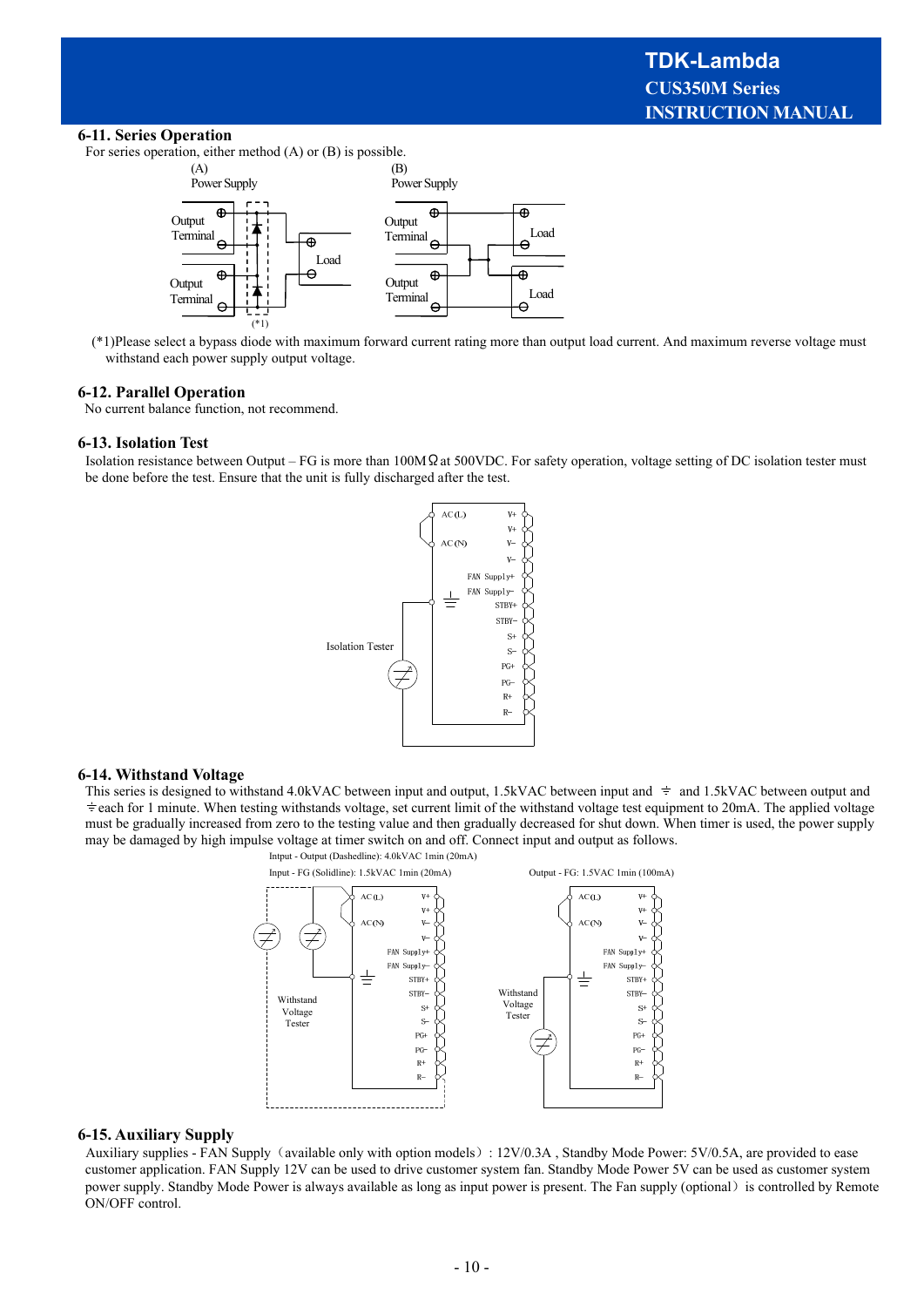⋙

# **7**.**Mounting Directions**

#### **7-1. Output Derating according to the Mounting Directions**

Recommended standard mounting method is (A), Method (B, C, D, E) are also possible. Refer to the output derating below. Load (%) of derating curve indicates output power. The E-cap life under Method D and Method E maybe be shorter than 3years, the detail please see the official data.



Inhibit



# **7-2. Output Derating vs. Ambient temperature**

#### Make sure that the specified temperature range is maintained.

| Ta (°C)     | $LOAD$ $%$<br>Covection cooling | $LOAD$ $(\%)$<br>Forced air cooling |  |
|-------------|---------------------------------|-------------------------------------|--|
| $-20 - +40$ | 100                             | 100                                 |  |
| 50          |                                 | 100                                 |  |
|             |                                 |                                     |  |
|             |                                 |                                     |  |



#### **Forced air cooling condition:**

Minimum air velocity: 1.5m/s (Measured at components side of PCB, air must flow through component side)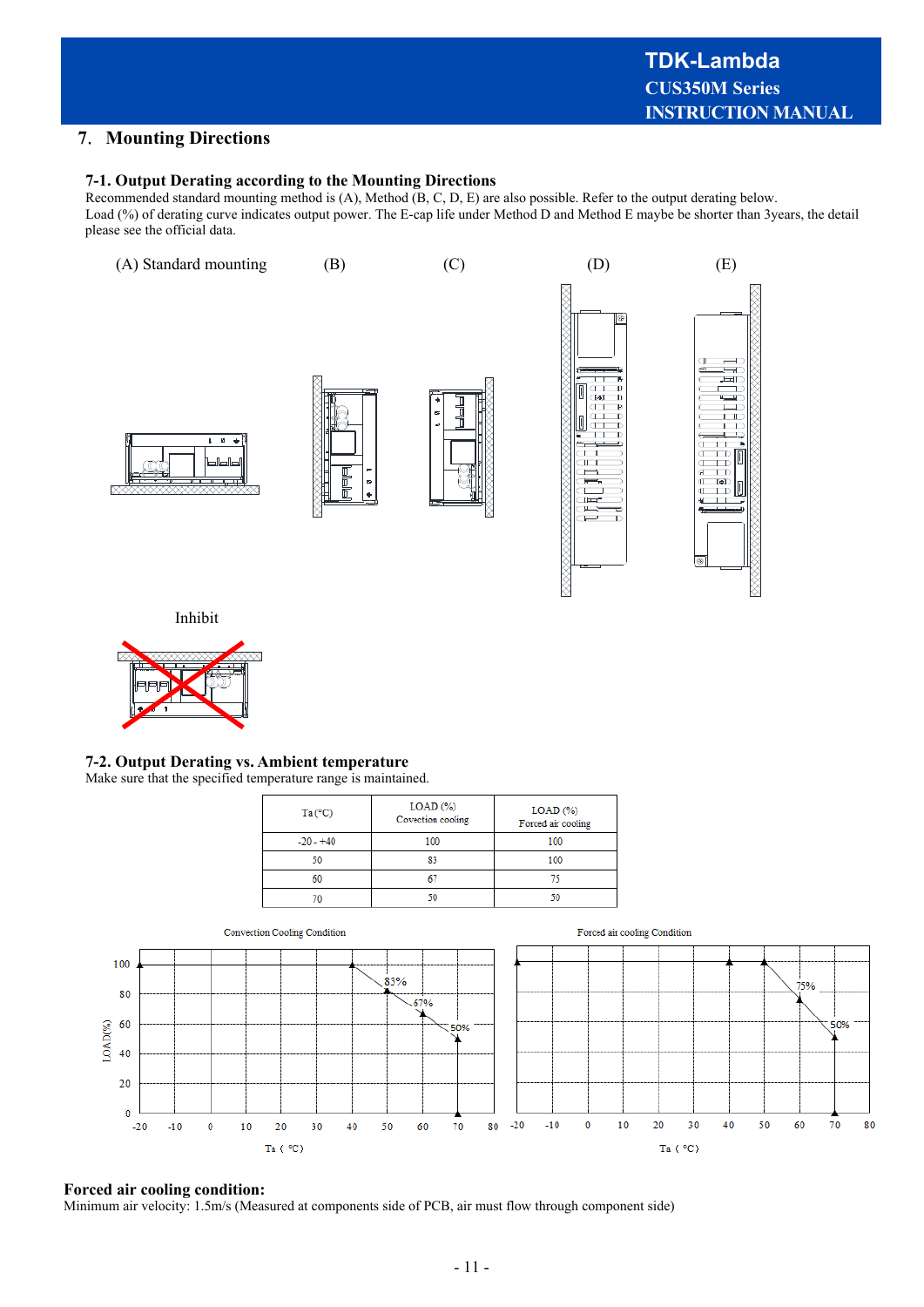#### **7-3. Mounting Method**

- (1) The maximum allowable penetration for screw into chassis is 4mm.
- (2) Recommended torque for mounting screw: M4 screw,  $1.27N·m(13kgf·cm)$ .
- (3) Metal plate with minimum 1.5mm thickness is recommended as mounting plate.
- (4) Keep enough space in the power supply surroundings and the upper area of component for convection cooling., as a reference for reliable thermal design, keep the temperature of Heat Sink lower than 110 °C at Test Point below. the safety space requirement please refer to the related standard..



- (5) Rear mounting from bottom side with 4\*M4 screws is recommended to comply the vibration and shock specification. Recommended torque for the Mounting screw: M4 scres, 1.27N·m (13.0kgf · cm).
- (6) Recommend to connect mounting hole to protective ground of system



# **8. Wiring Method**

- (1) The output and input cables shall be separated each other and twisted individually to improve noise sensitivity.
- (2) Use all cables as thick and short as possible to made lower impedance.
- (3) Noise can be reduced by attaching a capacitor to the load terminals.
- (4) For safety and EMI considerations, connect between  $\pm$  terminal of input connector and Protective Earth terminal of equipment firmly.
- (5) Recommended torque for the terminal: M3 screw,  $0.49N·m$  ( $5.0kgf·cm$ ).

# **9. External Fuse Rating**

Refer to the following fuse rating when selecting the external fuses that are to be used on input line. Surge current flows when line turns on. Have to use slow-blow or time-lag type fuse, not fast-blow fuse. Fuse rating is considered by in-rush current value at line turn-on. Do not select the fuse according to input current (RMS.) values under the actual load condition.

CUS350M Series: 6.3A